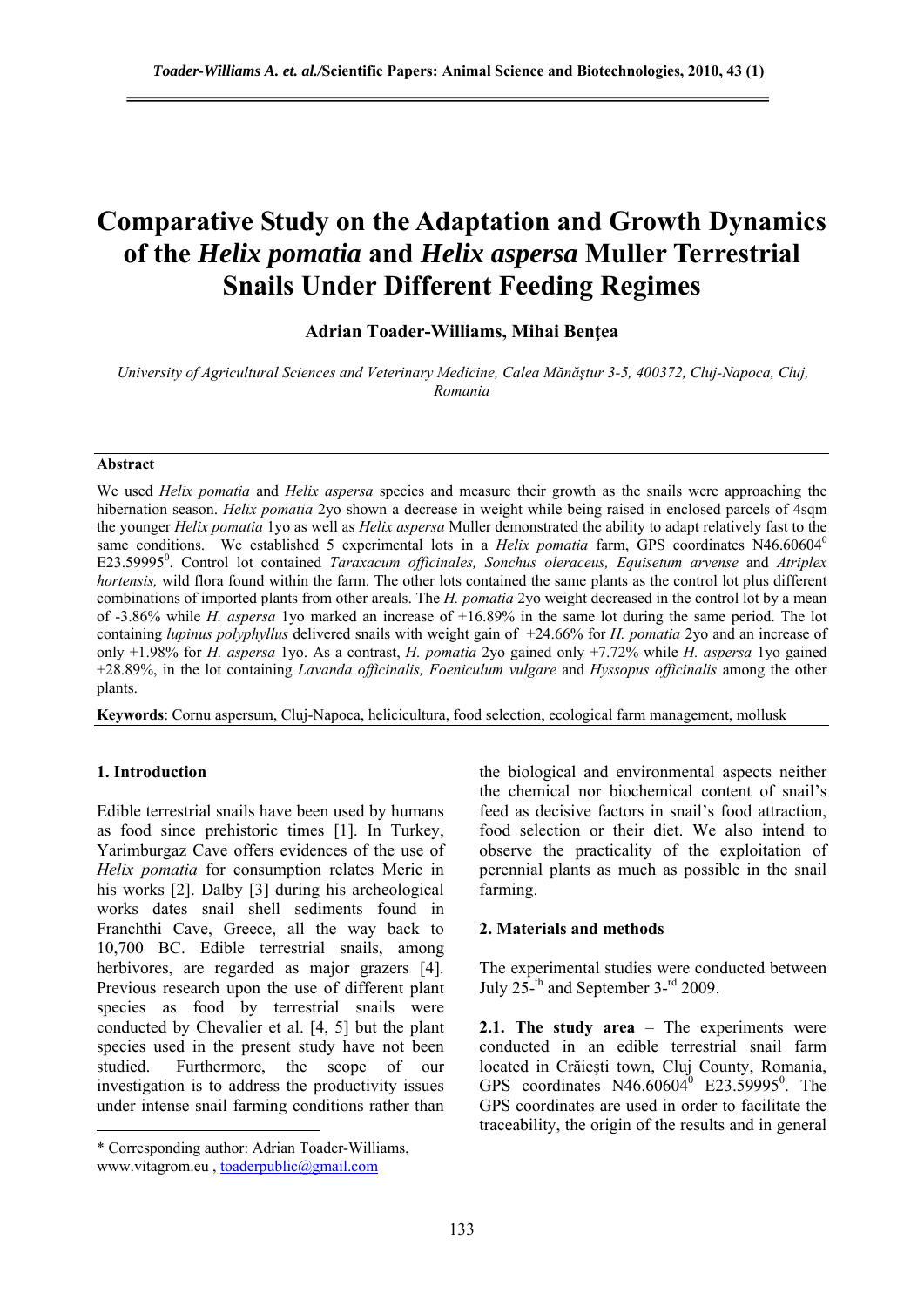the traceability food products [6, 7]. Five different lots were built within the farm area and each lot 2m x 2m was provided with top closure to prevent the snails from escaping.

**2.2. Soil's status chemical composition and temperature**. The status and the chemistry of the soil in the experimental area have been examined by The Institute of Pedology – Cluj Napoca, and it is described in Table 1.

Soil's temperature during the experiment ranged from 15 $^{\circ}$ C to 21 $^{\circ}$ C, averaging 17 $^{\circ}$ C, data collected using a soil thermometer Model: tpi-312 with a resolution of  $0.1^{\circ}$ C and accuracy of  $\pm 1^{\circ}$ C and a sampling time of 1.5 seconds.

**Table 1**.-Soil status and chemical content

| Soil's formula:                                               | <b>Probe's Depth</b> |         |  |  |  |
|---------------------------------------------------------------|----------------------|---------|--|--|--|
| Aska- $k_1d_3$ -t/l-Tfg/NB-Ar.                                | $-10cm$              | $-20cm$ |  |  |  |
| pH                                                            | 7.65                 | 7.72    |  |  |  |
| $CaCo3(\%)$                                                   | 4.80                 | 4.90    |  |  |  |
| Nitrogen (total $\%$ )                                        | 0.251                | 0.207   |  |  |  |
| Humus $(\% )$                                                 | 4.10                 | 3.11    |  |  |  |
| Phosphor (ppm)                                                | 5                    | 2       |  |  |  |
| Potassium (ppm)                                               | 2960                 | 924     |  |  |  |
| Ca (active) mg                                                | 24                   | 16      |  |  |  |
| Magnesium (active)(mg)                                        | 4.86                 | 4.86    |  |  |  |
| Probe's GPS coordinates: $N46.60604^0$ E23.59995 <sup>0</sup> |                      |         |  |  |  |

**2.3. Weather conditions** - The air temperature and humidity indicated in Table 2. were recorded using a USB-502 data logger supporting a range of -35<sup>o</sup>C to +80<sup>o</sup>C ( $\pm$ 1<sup>o</sup>C) and 0% to 100% relative humidity.

**Table 2**.-Weather conditions during experiments

|         | Temperature                  | Humidity |
|---------|------------------------------|----------|
| maximum | $33^{\circ}$ C (August 4-th) | $92\%$   |
| minimum | $9^{\circ}$ C (August 20-th) | $30\%$   |
| average | 20                           | $74\%$   |

**2.4. Snail species** – From the age-size-weight point of view, we used in our study as much as possible homogenous populations of *Helix pomatia* 2 years old, *Helix pomatia* 1 year old from the local farm and *Helix aspersa* Muller 1 year old and *Helix aspersa* Muller 30 to 40 days old imported. Groups of each species and age were introduced in all of the experimental lots.

**2.5. Plants species** – In Table 3 are listed the plants used to feed the snails. Most of them are perennial. The plants in the control lot V1-M are basically representative of the majority of plant population found in the farm and observed as constituting food for snails. They are *Taraxacum officinales Sonchus oleraceus, Equisetum arvense,*  and *Atriplex hortensis*. The other lots will also contain plants found in the control lot but in a lower density, therefore making room for additional species such as:

In lot V2-E we added in *Lupinus polyphyllus (perenis*) a species imported from a different areal were we observed as being highly preferred by snails.

In lot V3-E we added *Rumex acetosa and Rheum officinale (R. Rhaponticum).*

In lot V4-E we added other highly preferred plants by snails such as *Armoracia rusticana, Arctium lappa (Linn.)* along with *Thymus vulgaris.* 

In lot V5-E we added *Lavanda officinalis, Foeniculum vulgare* and *Hyssopus officinalis.* 

**2.6. Measurements** - At the beginning of the study, the *Helix pomatia* and *Helix aspersa* 1 and 2 years old snails were divided in 10 groups for each species and age, having 5 snails in each group and *Helix aspersa* 30-40 days old in 5 groups of 40 snails each. All groups were measured in weight using an AWS weight scale precision  $\pm 0.01$  grams. Snail's behavior has been observed such as its favorite resting places and its appetite for specific plants (Figure 1.).



**Figure 1.** – *Helix pomatia* Linn. feeding on *Foeniculum vulgare*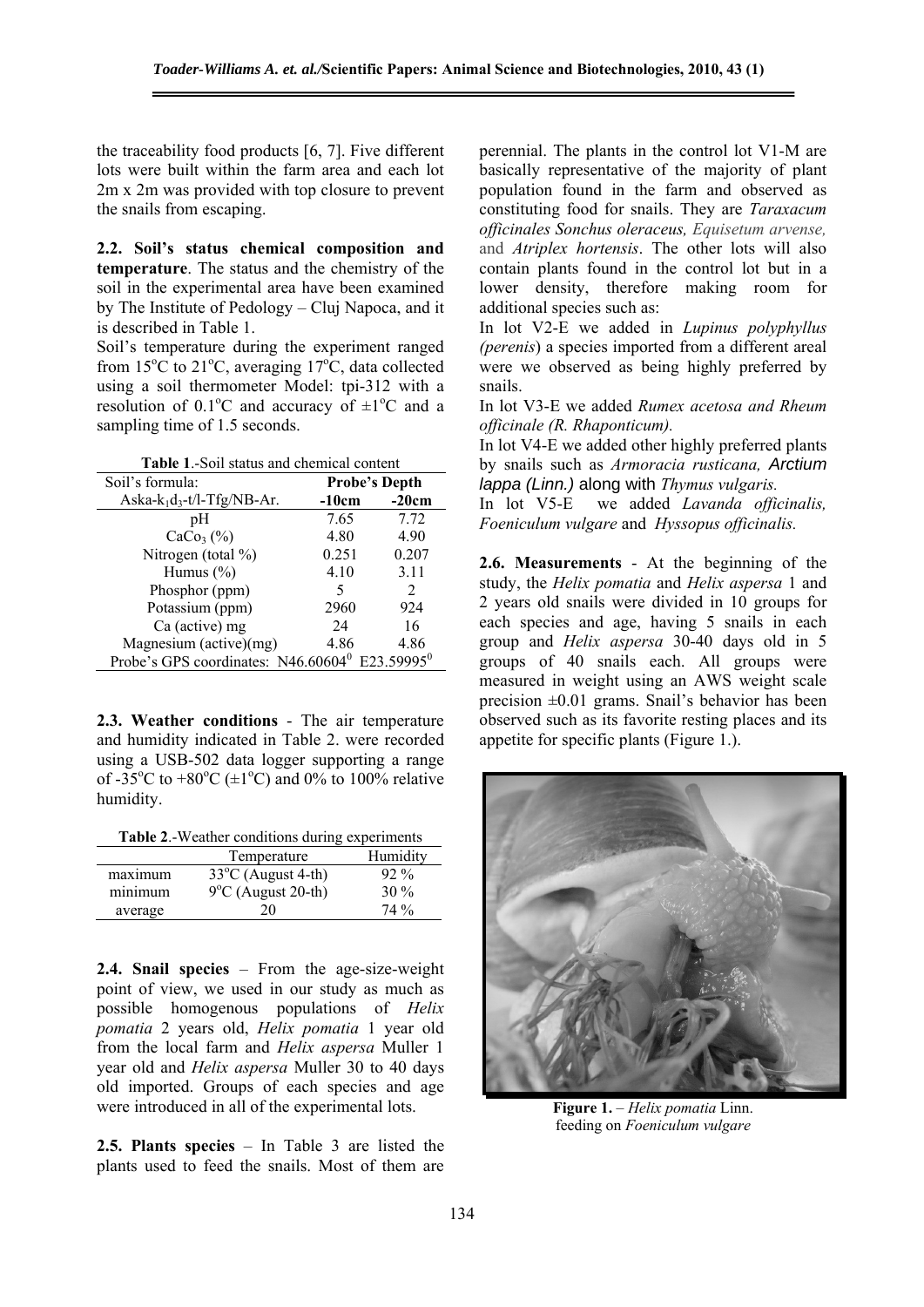| Lots     | Romanian name    | English name                       | Scientific name (Latin)          |
|----------|------------------|------------------------------------|----------------------------------|
|          | Papadie          | Dandellion                         | Taraxacum officinales            |
| $V1 - M$ | Susai            | Sowthistle, Sonchus                | Sonchus oleraceus                |
|          | Coada calului    | Horse Tail, Horsetail, peek-a-bear | Equisetum arvense                |
|          | Loboda           | Garden Orache                      | Atriplex hortensis               |
|          | Papadie          | Dandellion                         | Taraxacum officinales            |
|          | Susai            | Sowthistle, Sonchus                | Sonchus oleraceus                |
| $V2 - E$ | Coada calului    | Horse Tail, Horsetail, peek-a-bear | Equisetum arvense                |
|          | Loboda           | Garden Orache                      | Atriplex hortensis               |
|          | Lupin            | Lupinus                            | Lupinus polyphyllus (perenis)    |
|          | Papadie          | Dandellion                         | Taraxacum officinales            |
|          | Susai            | Sowthistle, Sonchus                | Sonchus oleraceus                |
| $V3 - E$ | Coada calului    | Horse Tail, Horsetail, peek-a-bear | Equisetum arvense                |
|          | Loboda           | Garden Orache                      | Atriplex hortensis               |
|          | Macris           | Common Sorrel                      | Rumex acetosa                    |
|          | Rabarbar, Revent | Rhubarb                            | Rheum officinale, R. rhaponticum |
|          | Papadie          | Dandellion                         | Taraxacum officinales            |
|          | Susai            | Sowthistle, Sonchus                | Sonchus oleraceus                |
|          | Coada calului    | Horse Tail, Horsetail, peek-a-bear | Equisetum arvense                |
| $V4 - E$ | Loboda           | Garden Orache                      | Atriplex hortensis               |
|          | Hrean            | Horseradish                        | Armoracia rusticana              |
|          | <b>Brusture</b>  | <b>Burdock</b>                     | Arctium lappa (Linn.)            |
|          | Cicoare          | Thyme                              | Thymus vulgaris                  |
|          | Papadie          | Dandellion                         | Taraxacum officinales            |
| $V5 - E$ | Susai            | Sowthistle, Sonchus                | Sonchus oleraceus                |
|          | Coada calului    | Horse Tail, Horsetail, peek-a-bear | Equisetum arvense                |
|          | Loboda           | Garden Orache                      | Atriplex hortensis               |
|          | Lavanda          | Lavender                           | Lavanda officinalis              |
|          | Fenicul          | Fennel                             | Foeniculum vulgare               |
|          | Isop             | Hyssop                             | Hyssopus officinalis             |

**Table 3.** – The major plant population constituting food for snails in the control and experimental lots

**2.7. Statistics** - For data statistical interpretation and the generation of graphics we used statistical software GraphPad 5.03 and Excel module from Microsoft Office 2003. Column statistics and ANOVA test incorporating the Dunnett's Multiple Comparison Test.

## **3. Results and discussion**

Upon our investigation we observed (Table 4.) that in the control lot, namely V1-M, *Helix pomatia* 2 y.o. experienced a decrease in weight of 4 $\pm 0.22$  g, corresponding to a -3.86 $\pm 0.21$  % increase value (actually a decrease, being a negative value), having minimum gain values of - 5.15g or -4.97% and maximum values of -2.90g or -2.81% respectively, while in the other lots *Helix*  *pomatia* 2 y.o. registered an increase in weight, topping a 24.66±0.28% (corresponding to  $21.20\pm0.20$  grams) weight gain in lot V2-E immediately followed by a 20.23±0.22% in lot V4-E. The minimum values are 20.20g or 23.31% with maximum values of 21.90g or 25.74% for V2-E while in V4-E we obtained minimums of 17.60g or 18.85% and maximums of 19.50g or 21.09%.

In lot V3-E a gain of  $5.84\pm0.09\%$  and in lot V5-E a gain of 7.72±0.10% has been obtained.

Performing ANOVA test and Dunnett's Multiple Comparison Test, on the gain values data obtained from *Helix pomatia* 2 yo snails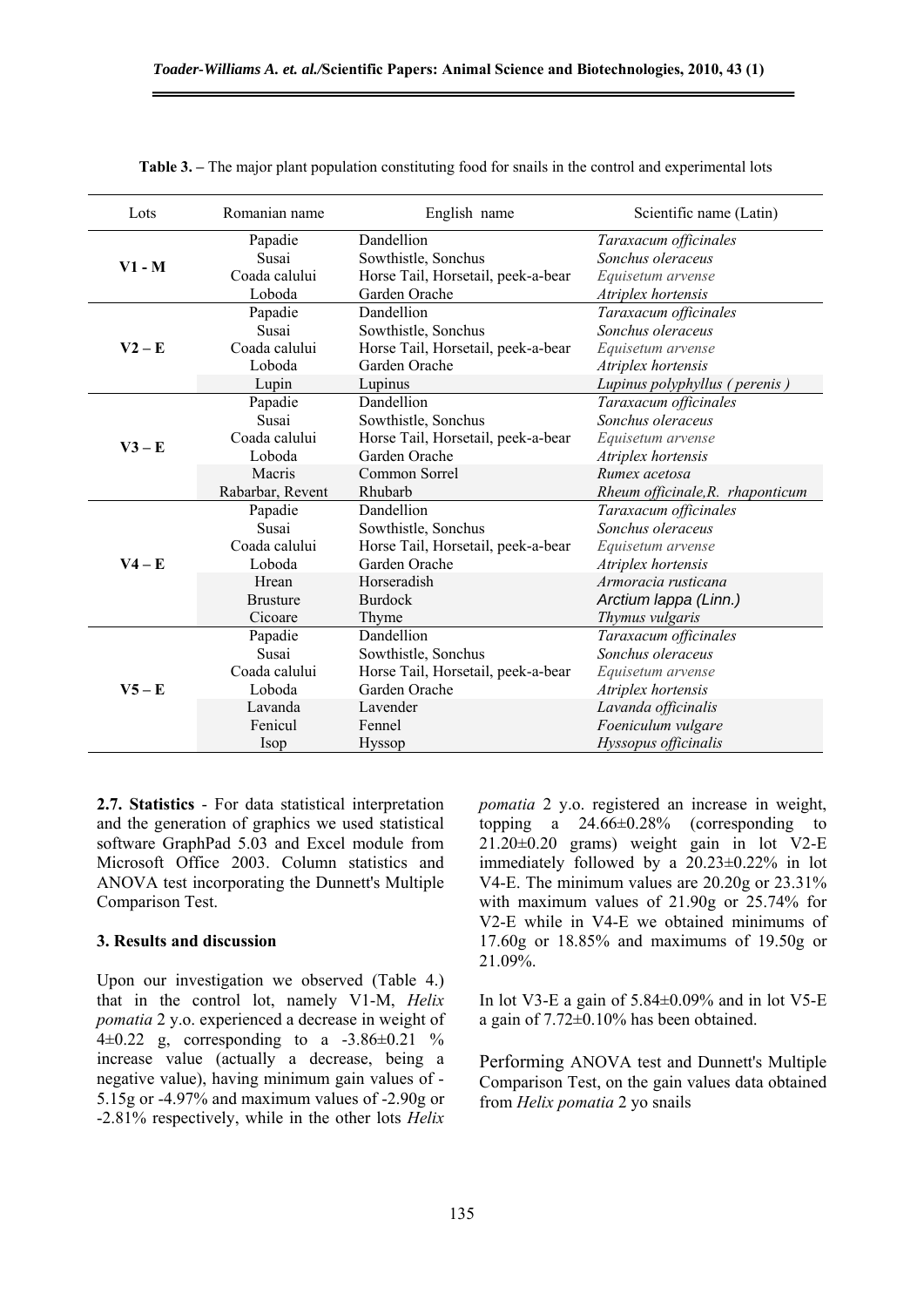|                            | at the end of 40 days of experimental reeding conditions |            |               |            |               |            |               |            |               |            |               |  |  |
|----------------------------|----------------------------------------------------------|------------|---------------|------------|---------------|------------|---------------|------------|---------------|------------|---------------|--|--|
|                            |                                                          | $V1 - M$   |               | $V2 - E$   |               | $V3 - E$   |               | $V4 - E$   |               | $V5 - E$   |               |  |  |
|                            |                                                          | gain       |               | gain       |               | gain       |               | gain       |               | gain       |               |  |  |
|                            |                                                          | (g)        | $\frac{1}{2}$ | (g)        | $\frac{0}{0}$ | (g)        | $\frac{0}{0}$ | (g)        | $\frac{0}{0}$ | (g)        | $\frac{0}{0}$ |  |  |
| each                       | R <sub>1</sub>                                           | $-4.15$    | $-4.02$       | 20.45      | 23.68         | 5.90       | 5.94          | 18.30      | 19.61         | $8.20\,$   | 7.91          |  |  |
| 5 snails                   | R <sub>2</sub>                                           | $-5.15$    | $-4.97$       | 21.85      | 25.74         | 5.95       | 5.98          | 18.65      | 19.97         | 8.65       | 8.36          |  |  |
|                            | R <sub>3</sub>                                           | $-3.85$    | $-3.74$       | 20.20      | 23.31         | 5.90       | 5.94          | 19.50      | 21.09         | 7.95       | 7.63          |  |  |
| Repetitions using grups of | R <sub>4</sub>                                           | $-3.70$    | $-3.59$       | 21.20      | 24.64         | 5.90       | 5.94          | 19.20      | 20.78         | 7.85       | 7.53          |  |  |
|                            | R <sub>5</sub>                                           | $-2.90$    | $-2.81$       | 21.65      | 25.12         | 5.95       | 6.00          | 17.60      | 18.85         | 7.70       | 7.41          |  |  |
|                            | <b>R6</b>                                                | $-3.30$    | $-3.19$       | 21.80      | 25.62         | 5.70       | 5.72          | 19.05      | 20.45         | 7.90       | 7.61          |  |  |
|                            | R <sub>7</sub>                                           | $-5.05$    | $-4.84$       | 20.40      | 23.54         | 6.35       | 6.40          | 18.40      | 19.80         | 7.80       | 7.48          |  |  |
|                            | R8                                                       | $-4.00$    | $-3.84$       | 21.25      | 24.54         | 5.55       | 5.59          | 19.40      | 20.89         | 8.30       | 7.98          |  |  |
|                            | R <sub>9</sub>                                           | $-4.10$    | $-3.95$       | 21.90      | 25.57         | 5.40       | 5.44          | 18.75      | 20.13         | 7.60       | 7.28          |  |  |
|                            | <b>R10</b>                                               | $-3.80$    | $-3.68$       | 21.30      | 24.81         | 5.40       | 5.43          | 19.30      | 20.73         | 8.30       | 7.97          |  |  |
|                            | $\mathbf n$                                              | $10\,$     | 10            | 10         | 10            | 10         | 10            | 10         | 10            | 10         | $10\,$        |  |  |
|                            | Minimum                                                  | $-5.15$    | $-4.97$       | 20.20      | 23.31         | 5.40       | 5.43          | 17.60      | 18.85         | 7.60       | 7.28          |  |  |
|                            | <b>Maximum</b>                                           | $-2.90$    | $-2.81$       | 21.90      | 25.74         | 6.35       | 6.40          | 19.50      | 21.09         | 8.65       | 8.36          |  |  |
|                            | $\sum X$                                                 | $-40.00$   | $-38.63$      | 212.00     | 246.56        | 58.00      | 58.37         | 188.15     | 202.31        | 80.25      | 77.17         |  |  |
|                            | $\overline{x} = \frac{\sum x}{n}$                        | $-4.00$    | $-3.86$       | 21.20      | 24.66         | 5.80       | 5.84          | 18.82      | 20.23         | 8.03       | 7.72          |  |  |
|                            | S                                                        | $\pm 0.22$ | $\pm 0.21$    | $\pm 0.20$ | $\pm 0.28$    | $\pm 0.09$ | $\pm 0.09$    | $\pm 0.19$ | $\pm 0.22$    | $\pm 0.10$ | $\pm 0.10$    |  |  |
|                            | $s\% = \frac{s \times 100}{\overline{\tau}}$             | 17,30      | 17,03         | 3,02       | 3,62          | 5,04       | 5,10          | 3,17       | 3,43          | 4,07       | 4,27          |  |  |

**Table 4. -** Weight values response on *Helix pomatia* Linn. 2 years old at the end of 40 days of experimental feeding conditions

raised in the control lot V1-M and V2-E, V3-E, V4-E, V5-E lots, results as being presented in Table 8, we conclude that the results are positive very high significant differences.

Figure 2. and Figure 3., reveal synoptically the dynamics of the snail's weight gain by incorporating the data from Table 4. with data from Table 5., respectively. Obviously, *Helix pomatia* 1 y.o, in the control lot V1-M, did not experience a decrease of weight but on the other hand the increase was the smallest from all lots, with a mean of  $27.02\pm0.41\%$ . As in exchange, in lot V2-E we found a gain of 94.68±1.02% second to the top value obtained, this time from snails raised in the lot V4-E, value going as high as Figure 2. – Weight gains distribution on **122.17**±1.63%.



*Helix pomatia* Linn. (2 years old)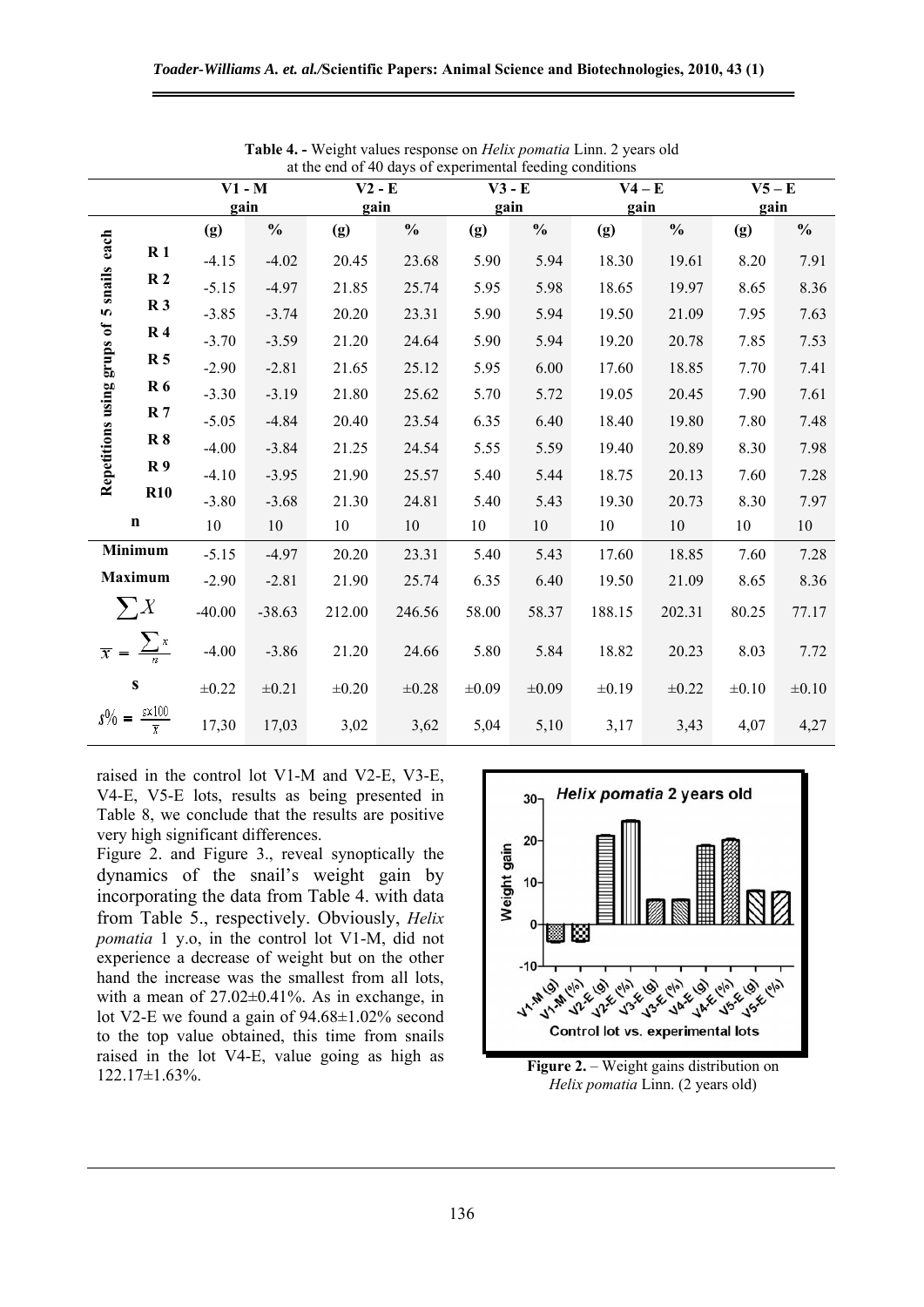|                  |                    | $\ldots$ and $\ldots$ is any set experimental recently<br>$V1 - M$<br>$V2 - E$<br>$V3 - E$<br>$V5 - E$<br>$V4 - E$ |               |            |               |            |               |            |               |            |               |  |
|------------------|--------------------|--------------------------------------------------------------------------------------------------------------------|---------------|------------|---------------|------------|---------------|------------|---------------|------------|---------------|--|
|                  |                    |                                                                                                                    |               |            |               |            |               |            |               |            |               |  |
|                  |                    | gain                                                                                                               |               | gain       |               | gain       |               | gain       |               | gain       |               |  |
|                  |                    | (g)                                                                                                                | $\frac{0}{0}$ | (g)        | $\frac{0}{0}$ | (g)        | $\frac{0}{0}$ | (g)        | $\frac{0}{0}$ | (g)        | $\frac{0}{0}$ |  |
|                  | $\mathbf{R}$ 1     | 7.05                                                                                                               | 26.86         | 22.74      | 97.55         | 19.95      | 94.33         | 29.29      | 128.41        | 12.44      | 47.19         |  |
| grups of         | R <sub>2</sub>     | 7.58                                                                                                               | 29.19         | 22.36      | 95.19         | 20.00      | 94.79         | 27.58      | 117.51        | 11.65      | 43.80         |  |
| each             | R <sub>3</sub>     | 6.62                                                                                                               | 25.38         | 22.23      | 93.92         | 19.97      | 95.19         | 28.42      | 120.02        | 13.00      | 48.96         |  |
| using            | $\mathbf{R}$ 4     | 7.24                                                                                                               | 27.84         | 21.97      | 93.17         | 20.20      | 96.42         | 29.63      | 125.18        | 12.80      | 48.03         |  |
|                  | R <sub>5</sub>     | 6.80                                                                                                               | 26.51         | 21.72      | 92.31         | 19.59      | 93.91         | 29.97      | 127.91        | 12.25      | 45.88         |  |
| snails           | <b>R6</b>          | 7.20                                                                                                               | 27.69         | 22.12      | 95.02         | 20.24      | 96.56         | 29.27      | 123.09        | 12.70      | 47.57         |  |
| <b>In</b>        | R <sub>7</sub>     | 6.87                                                                                                               | 26.34         | 21.78      | 91.63         | 18.98      | 90.73         | 28.17      | 118.46        | 13.35      | 50.86         |  |
|                  | R8                 | 7.19                                                                                                               | 27.59         | 23.24      | 101.22        | 19.45      | 92.62         | 29.38      | 127.63        | 13.20      | 49.72         |  |
| Repetitions      | R <sub>9</sub>     | 7.27                                                                                                               | 28.04         | 22.53      | 96.61         | 18.32      | 86.91         | 28.01      | 120.52        | 13.00      | 49.34         |  |
|                  | <b>R10</b>         | 6.45                                                                                                               | 24.86         | 21.72      | 90.20         | 18.82      | 89.70         | 27.27      | 113.01        | 13.60      | 51.71         |  |
|                  | $\mathbf n$        | 10                                                                                                                 | 10            | 10         | 10            | 10         | 10            | 10         | 10            | 10         | 10            |  |
|                  | <b>Minimum</b>     | 6.45                                                                                                               | 24.86         | 21.72      | 90.20         | 18.32      | 86.91         | 27.27      | 113.01        | 11.65      | 43.80         |  |
|                  | <b>Maximum</b>     | 7.58                                                                                                               | 29.19         | 23.24      | 101.22        | 20.24      | 96.56         | 29.97      | 128.41        | 13.60      | 51.71         |  |
|                  | $\boldsymbol{X}$   | 70.27                                                                                                              | 270.30        | 222.41     | 946.82        | 195.52     | 931.16        | 286.99     | 1221.70       | 127.99     | 483.06        |  |
| $\overline{x}$ = | $\frac{\sum x}{n}$ | 7.03                                                                                                               | 27.03         | 22.24      | 94.68         | 19.55      | 93.12         | 28.70      | 122.17        | 12.80      | 48.31         |  |
|                  | S                  | $\pm 0.11$                                                                                                         | $\pm 0.41$    | $\pm 0.16$ | $\pm 1.02$    | $\pm 0.21$ | $\pm 0.99$    | $\pm 0.29$ | $\pm 1.63$    | $\pm 0.18$ | $\pm 0.74$    |  |
| $s\% =$          | $s$ $\times$ 100   | 4,84                                                                                                               | 4,82          | 2,22       | 3,39          | 3,33       | 3,36          | 3,23       | 4,21          | 4,47       | 4,86          |  |

**Table 5. -** Weight values response on *Helix pomatia* Linn. 1 year old at the end of 40 days of experimental feeding conditions

Further examination of the results obtained from *Helix aspersa* 1 yo, as seen in Table 6., it points to the control lot V1-M as offering a substantial weight gain of 16.89±0.90% in exchange for a weight loss, (please see next page Figure 4) namely a negative gain of - 7.69±0.98% in lot V3-E were *Helix pomatia* of the same age 1 y.o. had a positive gain of 93.12±0.99%.

A positive gain of 5.84±0.09% has also been obtained from *Helix pomatia* 2 yo raised in lot V3-E.

Performing ANOVA test and Dunnett's Multiple Comparison Test, on the gain values data obtained from *Helix pomatia* 1 yo snails,



**Figure 3.** – Weight gains distribution on *Helix pomatia* Linn. (1year old)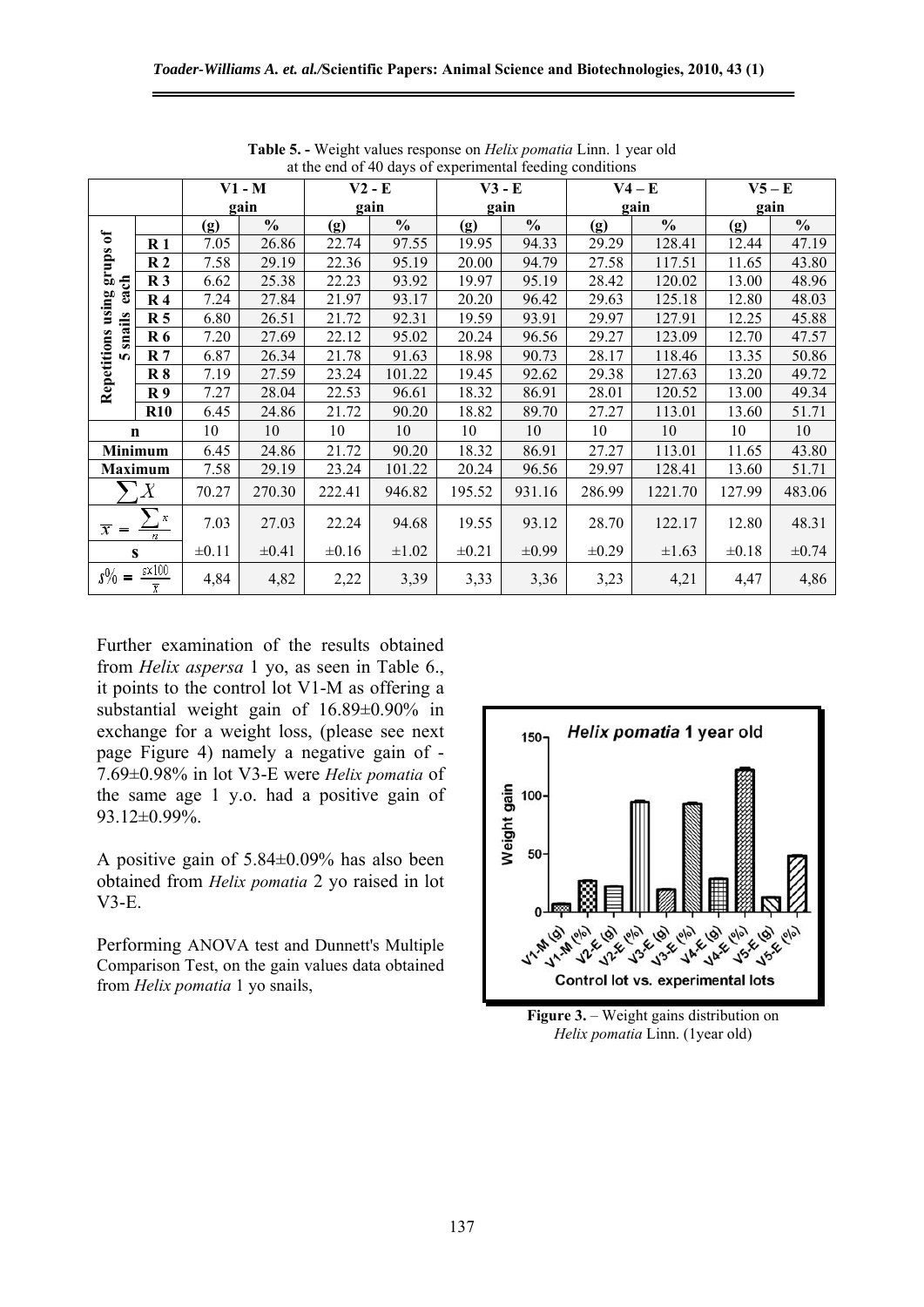| at the end of 40 days of experimental feeding conditions |                                   |            |               |            |               |            |               |            |               |            |               |
|----------------------------------------------------------|-----------------------------------|------------|---------------|------------|---------------|------------|---------------|------------|---------------|------------|---------------|
|                                                          |                                   | $V1 - M$   |               | $V2 - E$   |               | $V3 - E$   |               | $V4 - E$   |               | $V5 - E$   |               |
|                                                          |                                   | gain       |               | gain       |               | gain       |               | gain       |               | gain       |               |
|                                                          |                                   | (g)        | $\frac{0}{0}$ | (g)        | $\frac{0}{0}$ | (g)        | $\frac{0}{0}$ | (g)        | $\frac{0}{0}$ | (g)        | $\frac{0}{0}$ |
| grups of                                                 | $\mathbf{R}$ 1                    | 4.55       | 17.14         | 0.50       | 1.64          | $-3.00$    | $-9.35$       | 3.15       | 11.43         | 8.00       | 28.32         |
|                                                          | R <sub>2</sub>                    | 3.90       | 14.61         | $-1.75$    | $-5.62$       | $-1.95$    | $-6.08$       | 3.75       | 14.59         | 8.40       | 29.84         |
| each                                                     | R <sub>3</sub>                    | 4.55       | 17.43         | $-1.55$    | $-5.02$       | $-1.90$    | $-5.92$       | 4.15       | 15.99         | 7.50       | 27.37         |
|                                                          | $\mathbf{R}$ 4                    | 4.40       | 16.89         | 0.55       | 1.87          | $-0.50$    | $-1.61$       | 1.80       | 6.43          | 8.20       | 30.83         |
| using                                                    | R <sub>5</sub>                    | 5.70       | 22.01         | $-0.80$    | $-2.61$       | $-3.85$    | $-11.76$      | 3.85       | 14.81         | 7.50       | 27.73         |
| 5 snails                                                 | <b>R6</b>                         | 4.10       | 15.89         | 1.20       | 4.06          | $-3.35$    | $-10.28$      | 3.75       | 13.86         | 8.70       | 33.33         |
|                                                          | R <sub>7</sub>                    | 5.30       | 20.42         | 2.90       | 10.23         | $-1.65$    | $-5.39$       | 2.60       | 9.35          | 9.95       | 37.62         |
|                                                          | R8                                | 3.10       | 11.63         | 1.20       | 4.20          | $-2.65$    | $-8.39$       | 3.70       | 14.18         | 7.65       | 26.42         |
| Repetitions                                              | R9                                | 4.35       | 16.17         | 1.95       | 6.70          | $-2.25$    | $-7.11$       | 3.45       | 12.68         | 6.55       | 23.06         |
|                                                          | <b>R10</b>                        | 4.45       | 16.70         | 1.30       | 4.35          | $-3.65$    | $-10.98$      | 5.05       | 19.77         | 6.80       | 24.37         |
| $\mathbf n$                                              |                                   | 10         | 10            | 10         | 10            | 10         | 10            | 10         | 10            | 10         | 10            |
| Minimum                                                  |                                   | 3.10       | 11.63         | $-1.75$    | $-5.62$       | $-3.85$    | $-11.76$      | 1.80       | 6.43          | 6.55       | 23.06         |
|                                                          | <b>Maximum</b>                    | 5.70       | 22.01         | 2.90       | 10.23         | $-0.50$    | $-1.61$       | 5.05       | 19.77         | 9.95       | 37.62         |
|                                                          | $\sum X$                          | 44.40      | 168.89        | 5.50       | 19.80         | $-24.75$   | $-76.87$      | 35.25      | 133.09        | 79.25      | 288.89        |
| $\overline{x}$ =                                         |                                   | 4.44       | 16.89         | 0.55       | 1.98          | $-2.48$    | $-7.69$       | 3.53       | 13.31         | 7.93       | 28.89         |
|                                                          | S                                 | $\pm 0.23$ | $\pm 0.90$    | $\pm 0.48$ | $\pm 1.61$    | $\pm 0.33$ | $\pm 0.98$    | $\pm 0.28$ | $\pm 1.16$    | $\pm 0.31$ | $\pm 1.35$    |
| $s\% =$                                                  | $rac{s \times 100}{\overline{x}}$ | 16,04      | 16,91         | 273,84     | 257,07        | 41,69      | 40,13         | 24,90      | 27,53         | 12,34      | 14,83         |

**Table 6. -** Weight values response on *Helix aspersa* Muller 1 year old

raised in the control lot V1-M and V2-E, V3-E, V4-E, V5-E lots, results as being presented in Table 8, we conclude that all the results are positive very high significant differences.

Helix aspersa 1 yo, as seen in Table 6., manifests (Figure 4.) a substantial gain in lot V5-E, measuring 7.93±0.31g or considering the initial weight a 28.89±1.35%.

Performing ANOVA test and Dunnett's Multiple Comparison Test, on the gain values data obtained from *Helix aspersa* 1 yo snails, raised in the control lot V1-M and V2-E, V3-E, V4-E, V5-E lots, results as being presented in Table 8, we conclude that all the results are positive highly significant, both comparing the weight gain values in grams as well as expressed in percentages, excepting the V1-M vs. V4-E, both type of values being compared we obtained not significant differences (ns). **Figure 4.** – Weight gains distribution on



*Helix aspersa* Muller (1year old)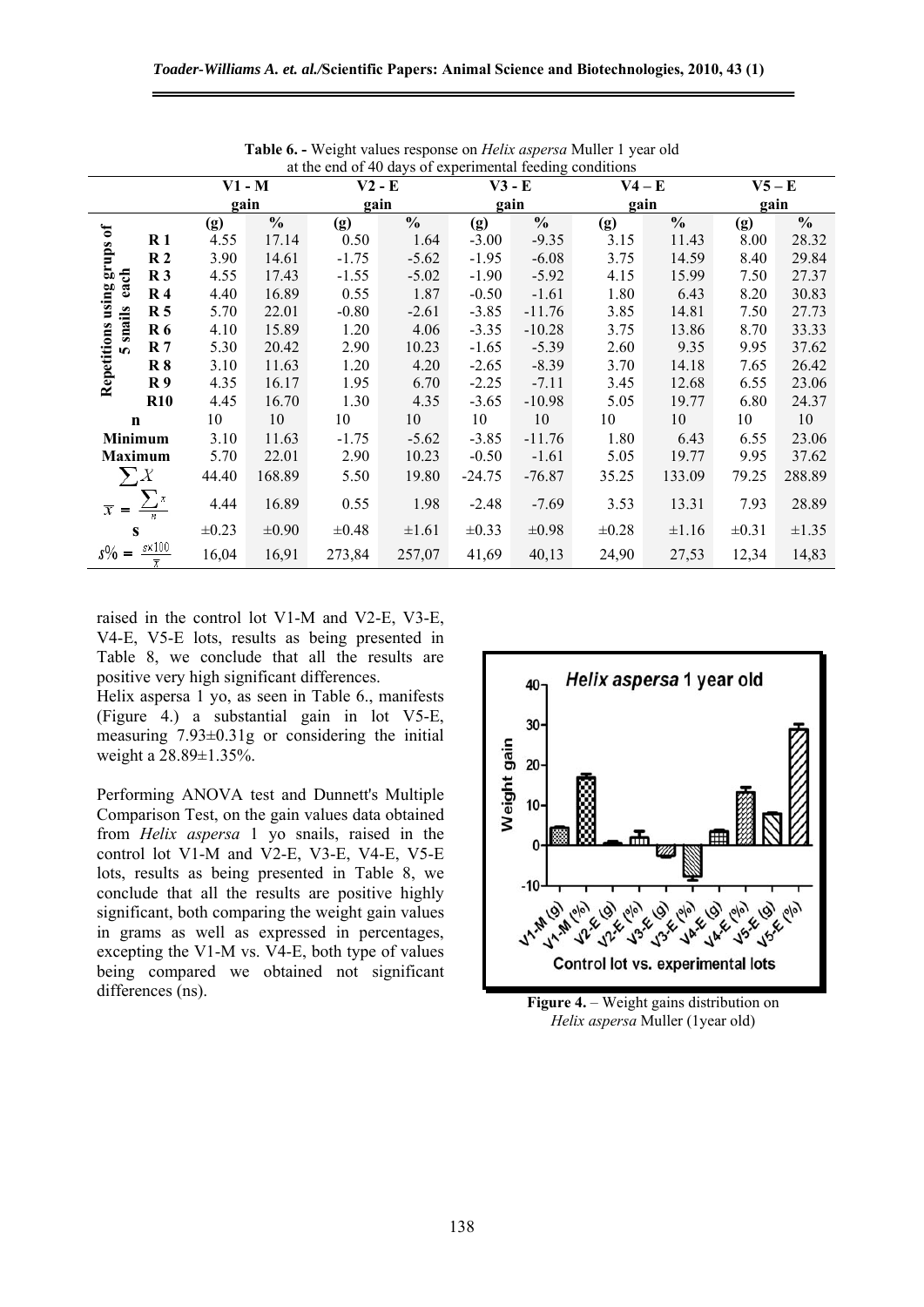| at the end of 40 days of experimental feeding conditions |            |               |            |               |            |               |            |               |            |               |  |
|----------------------------------------------------------|------------|---------------|------------|---------------|------------|---------------|------------|---------------|------------|---------------|--|
|                                                          | $V1 - M$   |               | $V2 - E$   |               | $V3 - E$   |               | $V4 - E$   |               | $V5 - E$   |               |  |
|                                                          | gain       |               | gain       |               | gain       |               | gain       |               | gain       |               |  |
|                                                          | (g)        | $\frac{0}{0}$ | (g)        | $\frac{0}{0}$ | (g)        | $\frac{0}{0}$ | (g)        | $\frac{0}{0}$ | (g)        | $\frac{0}{0}$ |  |
| R <sub>1</sub>                                           | 8.00       | 17.70         | 4.80       | 9.84          | 8.00       | 17.70         | 1.20       | 2.03          | 9.20       | 20.18         |  |
| grups<br>R <sub>2</sub>                                  | 6.40       | 13.79         | 3.60       | 7.20          | 9.20       | 20.54         | $-3.60$    | $-6.08$       | 8.00       | 17.39         |  |
| Repetitions<br>using grups<br>$\mathbb{R}^3$             | 5.20       | 11.40         | 4.80       | 9.76          | 9.60       | 21.62         | 0.00       | 0.00          | 9.20       | 20.54         |  |
| $\mathbb{R}$ 4                                           | 4.40       | 9.32          | 4.00       | 7.87          | 6.80       | 15.18         | $-0.40$    | $-0.68$       | 8.80       | 19.13         |  |
| R <sub>5</sub>                                           | 4.40       | 9.40          | 1.20       | 2.34          | 7.60       | 16.52         | $-4.40$    | $-7.38$       | 7.20       | 15.79         |  |
| $\mathbf n$                                              | 5          | 5             | 5          | 5             | 5          | 5             | 5          | 5             | 5          | 5             |  |
| <b>Minimum</b>                                           | 4.40       | 9.32          | 1.20       | 2.34          | 6.80       | 15.18         | $-4.40$    | $-7.38$       | 7.20       | 15.79         |  |
| <b>Maximum</b>                                           | 8.00       | 17.70         | 4.80       | 9.84          | 9.60       | 21.62         | 1.20       | 2.03          | 9.20       | 20.54         |  |
| $\sum X$                                                 | 28.40      | 61.61         | 18.40      | 37.01         | 41.20      | 91.56         | $-7.20$    | $-12.11$      | 42.40      | 93.03         |  |
| $\overline{x}$<br>$\qquad \qquad =$<br>$\overline{n}$    | 5.68       | 12.32         | 3.68       | 7.40          | 8.24       | 18.31         | $-1.44$    | $-2.42$       | 8.48       | 18.61         |  |
| S                                                        | $\pm 0.69$ | $\pm 1.57$    | $\pm 0.66$ | ±1.37         | $\pm 0.52$ | $\pm 1.21$    | $\pm 1.09$ | $\pm 1.83$    | $\pm 0.39$ | $\pm 0.89$    |  |
| $\frac{s \times 100}{\overline{x}}$<br>$s\% =$           | 27,00      | 28,54         | 40,23      | 41,30         | 13,99      | 14,78         | 168,51     | 168,58        | 10,23      | 10,72         |  |

**Table 7. -** Weight values response on *Helix aspersa* Muller 30-40 days old at the end of 40 days of experimental feeding conditions

As for *Helix aspersa* 30-40 days old, the weight gains, as presented in Table 7., are negative this time belonging to snail raised in lot V3-E, a mean of -7.69±0.98% (corresponding to -2.48±0.33g) with a minimum of  $-11.76\%$  or  $-3.85g$  and a maximum of -1.61% or -0.50g.

The 2-nd to the top numbers were obtained in the controll lot V1-M, a gain of  $16.89\pm0.90\%$ coresponding to  $4.44\pm0.23$ g, the same lot were *Helix pomatia* 2 y.o registered a strong negative gain, a weight loss namely.

The 1-st to to top are the gains obtained on snails raised in lot V5-E, cuantified at 28.89±1.35% proportional gain standing for a gain of 7.93±0.31g, situation were we registered minimum of 23.06% or 6.55g and maximum of 37.62% or 9.95g.

Here is about time to bring to the reader's attention the fact that the procentual values are much more relevant to "put on stage", not only graphicaly as seen in Figure 5. but also, as it can be observed, by examining the rest of the graphics.

We can "feel" the magnitude of the procentual value that is always compared to the initial, starting point value, in our case, the initial snail's weight.



**Figure 5.** – Weight gains distribution on *Helix aspersa* Muller (30-40 days old)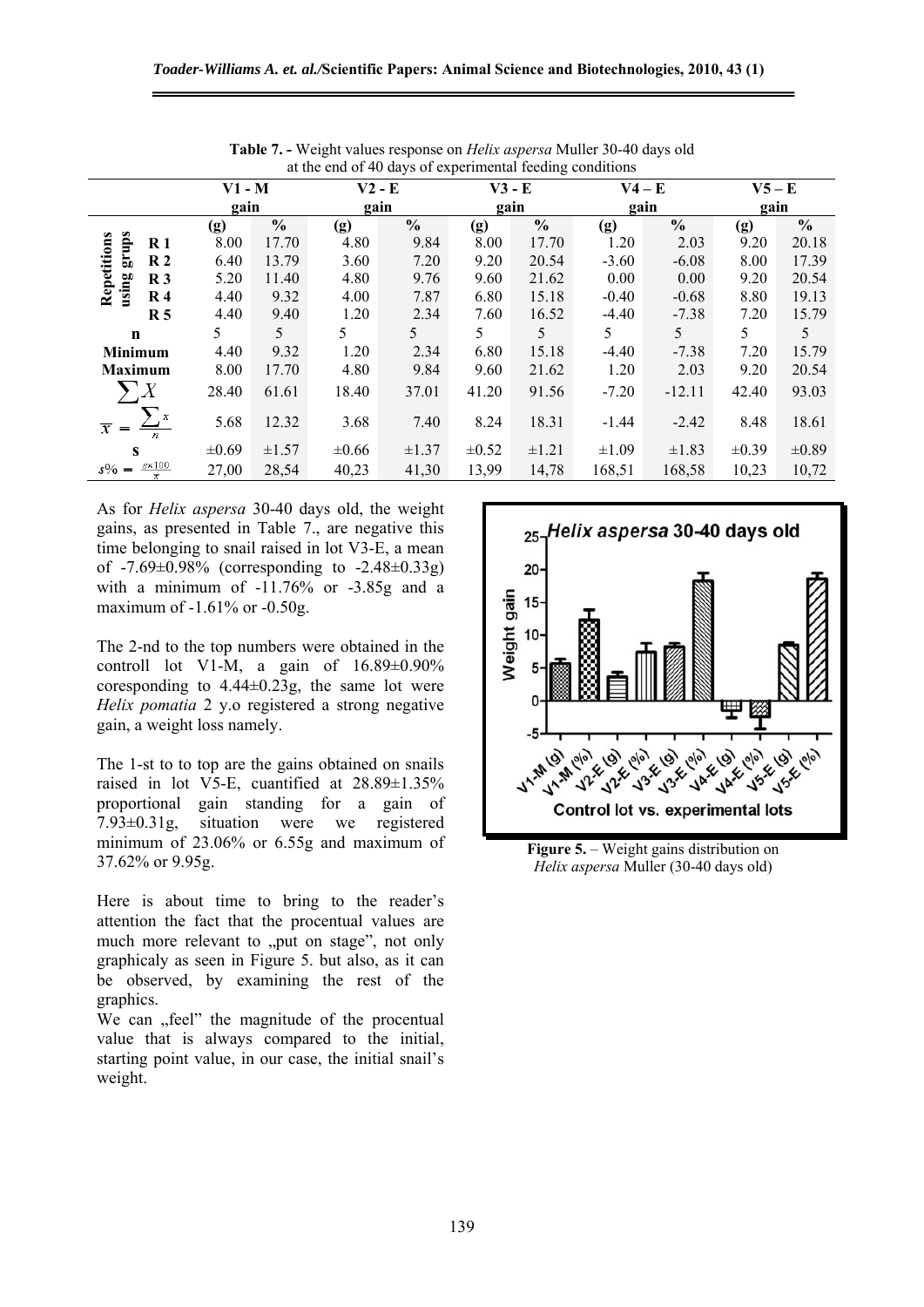|                      | <b>Experimental lots</b> |        | <b>Mean Diff,</b> | $\mathbf q$     | P < 0,05?      | <b>Summary</b> | 95% CI of diff          |
|----------------------|--------------------------|--------|-------------------|-----------------|----------------|----------------|-------------------------|
|                      | V1-M vs V2-E             | (g)    | $-25,200$ 100,61  |                 | Yes            | ***            | $-25,840$ to $-24,560$  |
|                      | V1-M vs V3-E             | (g)    | -9,8000 39,125    |                 | Yes            | ***            | $-10,440$ to $-9,1595$  |
| Helix pomatia Linn.  | V1-M vs V4-E             | (g)    | $-22,815$ 91,084  |                 | Yes            | ***            | -23,455 to -22,175      |
| 2 years old          | V1-M vs V5-E             | (g)    | $-12,025$ 48,007  |                 | Yes            | ***            | $-12,665$ to $-11,385$  |
|                      | V1-M vs V2-E             | $(\%)$ | $-28,52$          | 99,08           | Yes            | ***            | $-29,26$ to $-27,78$    |
|                      | V1-M vs V3-E             | $(\%)$ | $-9,700$          | 33,70           | Yes            | ***            | $-10,44$ to $-8,964$    |
|                      | V1-M vs V4-E             | $(\%)$ | $-24,09$          | 83,71           | Yes            | ***            | $-24,83$ to $-23,36$    |
|                      | $V1-M$ vs $V5-E$         | $(\%)$ |                   | $-11,58$ 40,23  | Yes            | ***            | $-12,32$ to $-10,84$    |
|                      | V1-M vs V2-E             | (g)    | $-15,214$ 54,993  |                 | Yes            | ***            | $-15,921$ to $-14,507$  |
|                      | V1-M vs V3-E             | (g)    | $-12,525$ 45,273  |                 | Yes            | ***            | $-13,232$ to $-11,818$  |
|                      | V1-M vs V4-E             | (g)    | $-21,672$ 78,336  |                 | Yes            | ***            | -22,379 to -20,965      |
| Helix pomatia Linn.  | V1-M vs V5-E             | (g)    | $-5,7720,20,864$  |                 | Yes            | ***            | $-6,4794$ to $-5,0646$  |
| 1 year old           | V1-M vs V2-E             | $(\%)$ | $-15,214$ 54,993  |                 | Yes            | ***            | $-15,921$ to $-14,507$  |
|                      | V1-M vs V3-E             | (%)    | $-12,525$ 45,273  |                 | Yes            | ***            | $-13,232$ to $-11,818$  |
|                      | V1-M vs V4-E             | $(\%)$ | $-21,672$ 78,336  |                 | Yes            | ***            | $-22,379$ to $-20,965$  |
|                      | $V1-M$ vs $V5-E$         | $(\%)$ | $-5,7720,20,864$  |                 | Yes            | ***            | $-6,4794$ to $-5,0646$  |
|                      | V1-M vs V2-E             | (g)    |                   | 3.89 7.9475     | Yes            | ***            | 2,6384 to 5,1416        |
|                      | V1-M vs V3-E             | (g)    |                   | 6.915 14.128    | Yes            | ***            | 5,6634 to 8,1666        |
|                      | V1-M vs V4-E             | (g)    |                   | 0.915 1.8694    | N <sub>o</sub> | ns             | $-0,33656$ to 2,1666    |
| Helix aspersa Muller | V1-M vs V5-E             | (g)    |                   | $-3.485$ 7.1201 | Yes            | ***            | -4,7366 to -2,2334      |
| 1 year old           | V1-M vs V2-E             | $(\%)$ |                   | 14.909 8.2873   | Yes            | ***            | 10,309 to 19,509        |
|                      | V1-M vs V3-E             | $(\%)$ | 24.576 13.661     |                 | Yes            | ***            | 19,976 to 29,176        |
|                      | V1-M vs V4-E             | (%)    | 3.58              | 1.99            | No             | ns             | $-1,0202$ to 8,1802     |
|                      | $V1-M$ vs V5-E           | $(\%)$ |                   | $-126.6703$     | Yes            | ***            | $-16,600$ to $-7,3998$  |
|                      | V1-M vs V2-E             | (g)    |                   | 2 2.6597        | N <sub>o</sub> | ns             | $-0,036302$ to $4,0363$ |
|                      | V1-M vs V3-E             | (g)    |                   | $-2.56$ 3.4044  | Yes            | $\ast$         | -4,5963 to -0,52370     |
| Helix aspersa Muller | V1-M vs V4-E             | (g)    |                   | 7.12 9.4686     | Yes            | ***            | 5,0837 to 9,1563        |
| 30-40 days old       | V1-M vs V5-E             | (g)    |                   | $-2.8$ 3.7236   | Yes            | $***$          | -4,8363 to -0,76370     |
|                      | V1-M vs V2-E             | $(\%)$ |                   | 4.92 3.4178     | Yes            | $\ast$         | 1,0217 to 8,8183        |
|                      | V1-M vs V3-E             | $(\%)$ |                   | $-5.99$ 4.1611  | Yes            | $***$          | -9,8883 to -2,0917      |
|                      | V1-M vs V4-E             | $(\%)$ |                   | 14.744 10.242   | Yes            | ***            | 10,846 to 18,642        |
|                      | $V1-M$ vs $V5-E$         | $(\%)$ |                   | $-6.284$ 4.3653 | Yes            | $***$          | $-10,182$ to $-2,3857$  |

**Table 8. -** Statistical Analysis on the snail's growing rate dynamics at the end of 40 days of experimental feeding conditions - ANOVA TEST - Dunnett's Multiple Comparison Test on Weight Gain

Performing ANOVA test and Dunnett's Multiple Comparison Test, on the gain values data obtained from *Helix aspersa* 30-40 days old snails, raised in the control lot V1-M and V2-E, V3-E, V4-E, V5- E lots, results as being presented in Table 8, we conclude that:

Comparing the gains values given in grams between V1-M and V2-E the results are no significant differences (ns) whereas comparing the percent values they are positive significant differences.

V1-M vs. V3-E the results are positive significant differences on gram values whereas the percent values are positive distinctive significant differences.

V1-M vs. V4-E the results are positive highly significant differences on both type of values.

V1-M vs. V5-E results are positive distinctive significant differences on both type of values, grams or percent.

The values for s  $\%$  (CV or V  $\%$ ) are most useful for variables that are always *positive* [8, 9]*.* When the mean value is near zero, the coefficient of variation is sensitive to small changes in the mean, limiting its usefulness (Tables 6, 7.).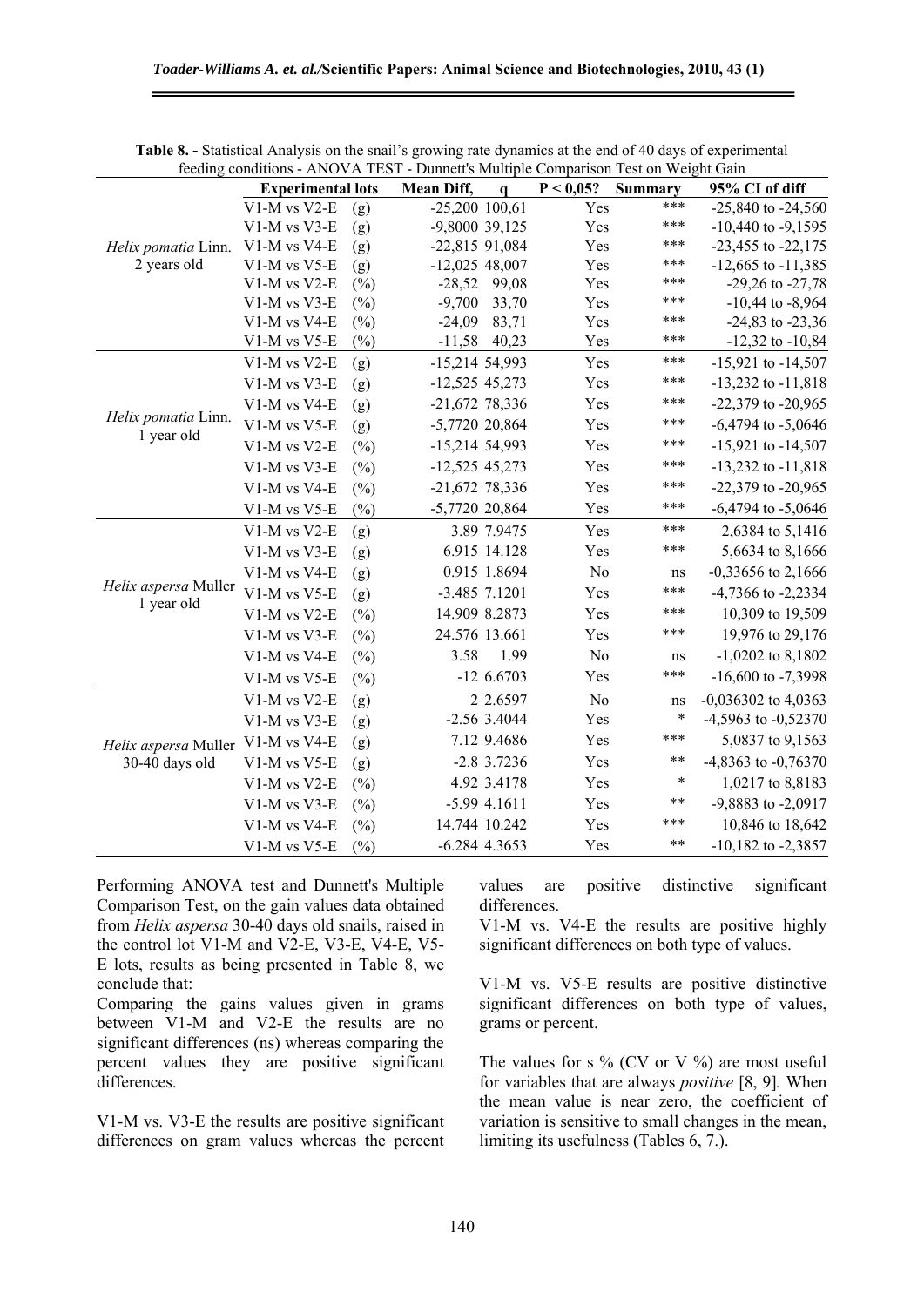## **4. Conclusions**

The terrestrial snails *Helix pomatia* Linn. and *Helix aspersa* Muller comport a different behavior, food selection, adaptation to enclosed lots, feed and weight gain is function of their environment they have been used to. The age, the degree of development, are also criterias that conduct to a different growing rate. In the snail farming conditions, the farmers must decide the species will make the object of their activity for the best performance and growing rate. It is known, as Avagnina in his work mentions [10] and is obvious from our study, that in the case of *Helix aspersa* we encount a very good adaptability not as high as the in the case of *Helix pomatia* 1 year old that was collected for the experiment from inside the farm. *Helix pomatia* 2 years old, registered a resistance to the enclosure of V1-M control lot, but it displayed a good weight gain in the lots that were provided with plans imported into the farm, the meal was, in this case we can assume, new to them and paletable. The plants that should predominate are the one that can grow in the soil and the weather conditions speific to the particular area the farm is located. Perenial plants can be used but other particularities of snails breeding technics must be observed as well, such as reproduction, lots rotation for the regeneration of the soil, etc.

Plant species from the lots that registered the most weight gain can be used such as to satisfy the need of the snail along de different development stages when its apetite is always changing. Snails are attracted to plants given their inorganic chemical content [5] and perhaps to their protein content as well but it is not strict necessary since snails do feed with soil from where they aquire bacteria. *Helix pomatia* as well as *Helix aspersa* are also hosting bacterias [11] in their gut and intestines. Particular studies shows in *Helix aspersa* high levels of *Enterococcus casseliflavus*, [12] all known to be able to fix inorganic nitrogen.

The percent values of weight gain are more relevant in expressing the dynamics (Figure 6.) of the results in case of populations that have very low initial weights, situations when one gram or two it can posibly mean double or triple the initial weight within even a relative short period of time.



**Figure 6. -** Relative growing rate dynamics of Helix pomatia and Helix aspersa under different feeding regimes